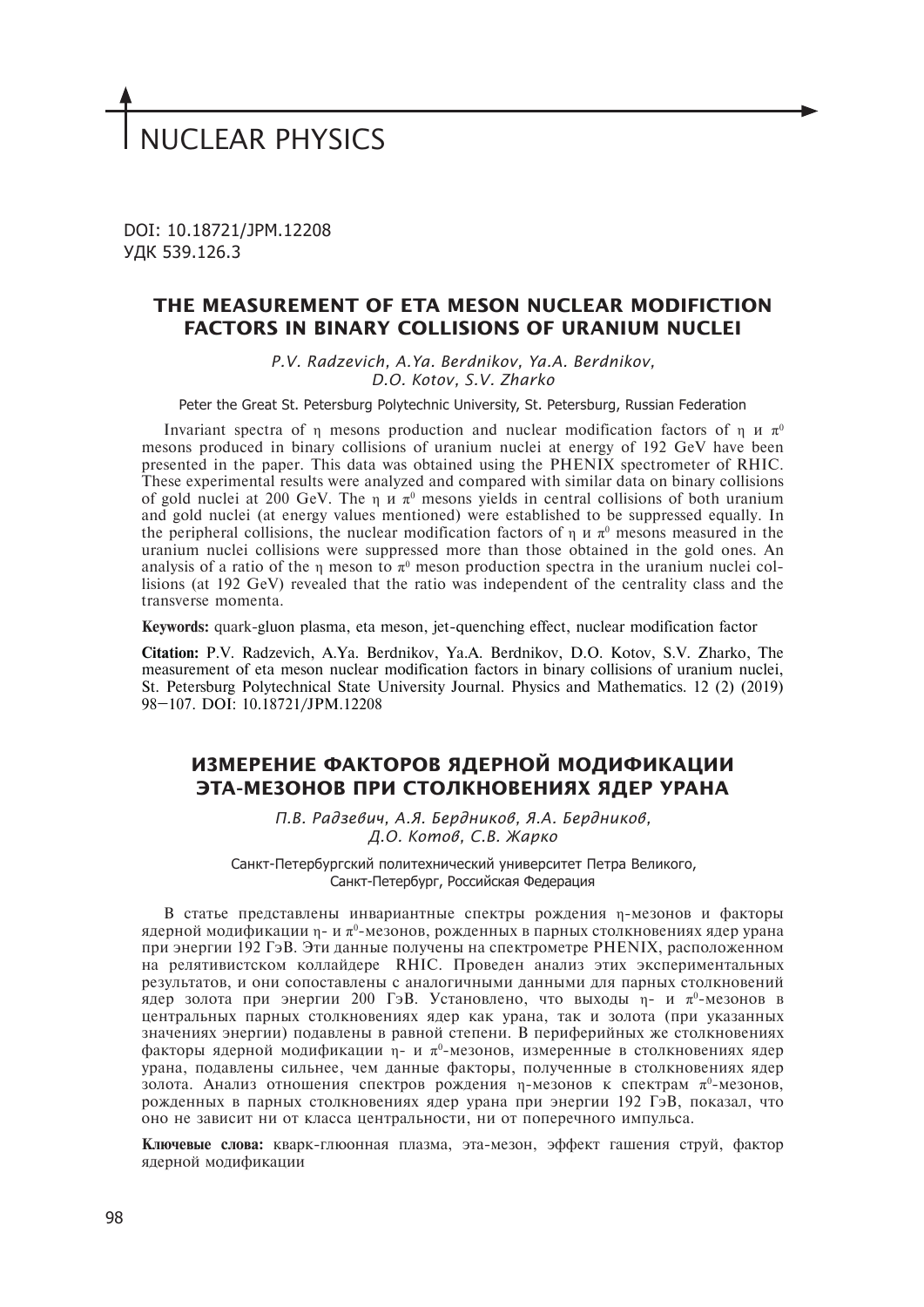**Ссылка при цитировании:** Радзевич П.В., Бердников А.Я., Бердников Я.А., Котов Д.О., Жарко С.В. Измерение факторов ядерной модификации эта-мезонов при парных столкновениях ядер урана // Научно-технические ведомости СПбГПУ. Физикоматематические науки. 2019. Т. 12. № 2. С. 101–110. DOI: 10.18721/JPM.

### **Introduction**

Transition of nuclear matter to quark-gluon plasma (QGP) at high energy densities and/or temperatures ( $\epsilon \approx 1$  GeV/fm<sup>3</sup>,  $T \approx 170$  MeV) was first predicted in 1970 using calculations of quantum chromodynamics  $(QCD)$  [1–5]. Phase transitions from colorless hadronic matter to QGP are studied in experiments on collisions of ultrarelativistic nuclei. QGP studies contribute substantially to modern understanding of the evolution of the early Universe, as the temperature of the Universe was at one stage equivalent to the temperature of QGP (*T*  $\approx 10^{12}$  K) [6]. The behavior of nuclear matter at high temperatures and energy densities carries information on the nature of forces between quarks and gluons; these studies are in great demand in cosmology, providing insights on the properties of neutron stars [7, 8].

The properties of QGP in collisions of ultrarelativistic nuclei are detected by analyzing the effects of the initial and final states of nuclear matter. The effect of quenching of hadronic jets is related to phenomena occurring in the final state of nuclear matter and manifests itself in collisions of heavy nuclei with high energy [9]. Jet quenching is a result of hard scattering of partons produced in collisions of heavy ultrarelativistic nuclei. This effect is studied by measuring the production spectra and nuclear modification factors of the hadrons produced in interactions of nuclei. It is convenient to use η mesons to estimate the degree of suppression of hadron yields in the region of high transverse momenta.

Production spectra and nuclear modification factors of η mesons are measured with the purpose of studying the jet quenching effect in a specific system of colliding nuclei. Comparing the production spectra and nuclear modification factors of n mesons with those for  $\pi^0$ mesons allows to obtain the dependence of jet quenching on the masses of produced particles and on their quark composition.

The binary system of colliding uranium nuclei (U + U) with the energy  $\sqrt{s_{NN}}$  = 192 GeV is particularly interesting. Uranium nuclei have a non-spherical shape, so the effects of QGP can be studied with different geometrical configurations of colliding nuclei. In central collisions,

The  $U + U$  system of colliding nuclei has the maximum energy density available at the Relativistic Heavy Ion Collider (RHIC) [10].

#### **Problem statement and description**

The goal of this study has been to investigate the production of η mesons in collisions of uranium nuclei (U + U) at an energy  $\sqrt{s_{NN}}$  $= 192$  GeV.

To identify the mechanisms for production of particles in scattering of hard partons produced in collisions of  $U + U$  nuclei at  $\sqrt{s_{NN}}$  = 192 GeV, we had to measure the production spectra of η mesons and calculate their nuclear modification factors. The invariant production spectra and nuclear modification factors of η mesons were analyzed taking into account their centrality class and depending on the transverse momentum.

The transverse momentum  $p<sub>T</sub>$  characterizes the interaction energy in a system of colliding nuclei. Centrality, measured as a percentage, is the degree of overlap of colliding nuclei with a fixed impact parameter. Collisions with the maximum degree of overlap correspond to a centrality of  $0-20\%$ and are called central, and collisions with the minimum degree of overlap are called peripheral and correspond to a centrality of  $60 - 80\%$ .

#### **Study procedure**

We have developed a procedure for studying the effect of jet quenching with the help of η mesons produced in collisions of  $U + U$  nuclei at  $\sqrt{s_{NN}}$  = 192 GeV. The procedure includes the following steps:

processing the experimental data;

measuring the yields of η mesons in different  $p<sub>r</sub>$  ranges and centrality classes;

calculating the particle reconstruction efficiency for the detector;

measuring the invariant spectra of η meson production in collisions of  $U + U$  nuclei at  $\sqrt{s_{NN}}$  = 192 GeV in different  $p_T$  ranges and centrality classes;

assessing the systematic measurement errors;

measuring the nuclear modification factors of  $\eta$  mesons in U + U collisions at  $\sqrt{s_{NN}}$  = 192 GeV in different  $p<sub>T</sub>$  ranges and centrality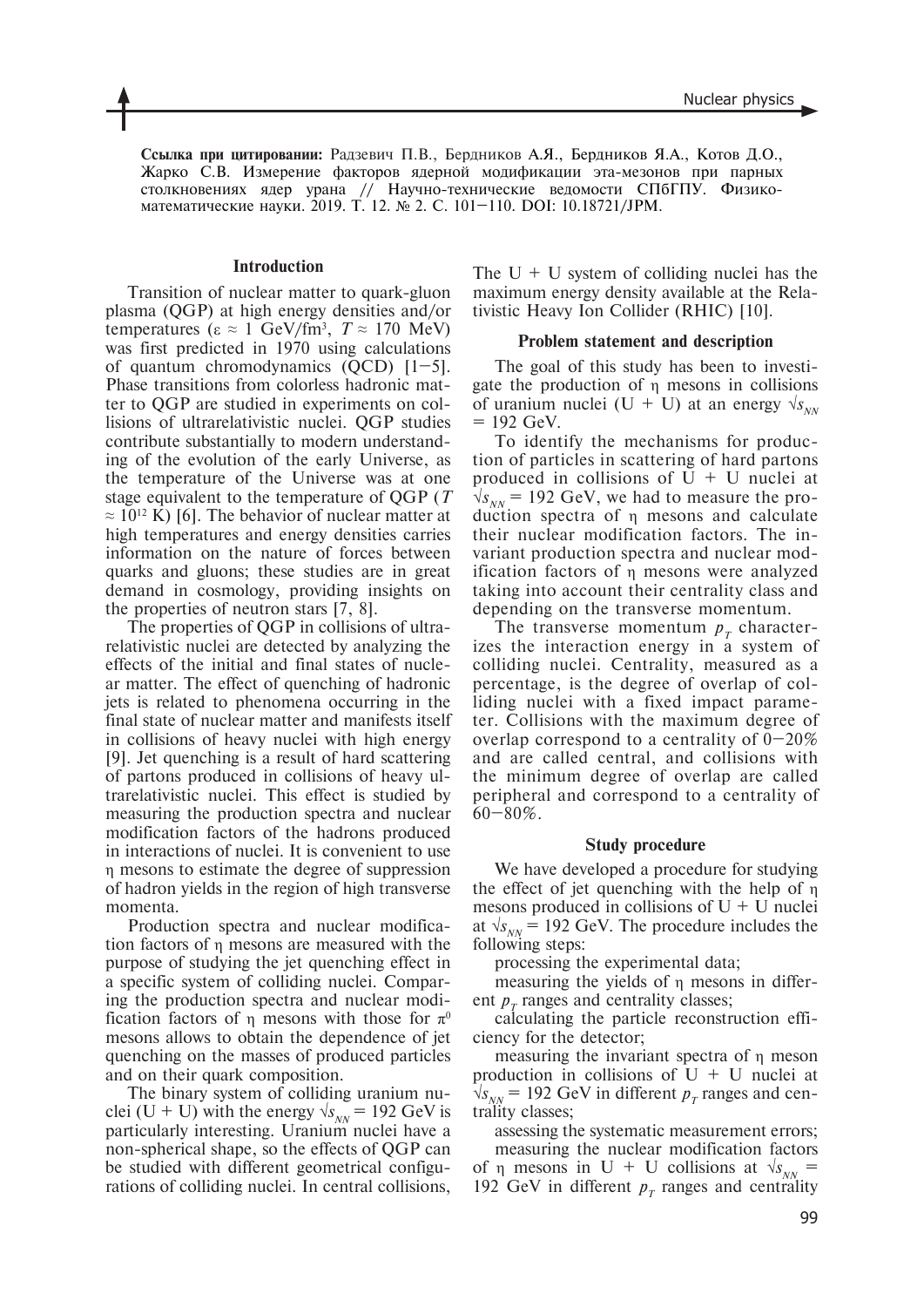classes.

The experimental data used in the study were obtained with the PHENIX spectrometer at RHIC. Electromagnetic calorimeters were used to detect the decay products of  $\eta$  mesons in the  $\eta \rightarrow \gamma \gamma$  channel. Such devices measure the energy and coordinates of photons, electrons and hadrons emitted from the region of nuclear interaction. The electromagnetic calorimeter system at the PHENIX experiment provided an overall acceptance  $\varphi = 2 \cdot \pi/2$  in the azimuth and  $|\eta|$  < 0.35 in pseudorapidity.

The system of electromagnetic calorimeters consisted of two subsystems: the lead scintillation sampling calorimeter (PbSc) and the leadglass Cherenkov calorimeter (PbGl). Each of the devices had its own segmentation. Using both types of calorimeters made it possible to cross-check the results obtained separately for the PbSc and PbGl subsystems within a single experiment.

**Processing the experimental data.** The data were prepared by establishing the criteria for selecting the desired events recorded by the electromagnetic calorimeter.

Constraints were imposed on the shape of detected electron showers yo separate the signals recorded during interaction of hadrons and photons with the active volume of the electromagnetic calorimeter. The constraint  $\chi^2$ <3 was imposed in the PbSc subsystem, and *photon\_prob* > 0.02 in the PbGl subsystem. Here  $\chi^2$  and *photon\_prob* are statistical variables described in [11].

The average energy transferred by charged hadrons is  $E \approx 300$  MeV. Therefore, to better separate the signals from hadrons, we impose an additional constraint on the energy of reconstructed clusters:  $E_{\gamma}$  > 400 MeV.

To improve the signal-to-background ratio, we use the constraint on energy asymmetry between the photons combined in reconstruction of η mesons:

$$
\frac{\left|E_{\gamma 1} - E_{\gamma 2}\right|}{E_{\gamma 1} + E_{\gamma 2}} < 0.8.
$$

Particles were detected in collisions of uranium nuclei for 22 days. Equipment malfunctions could have occurred for a variety of reasons during this period. In view of this, we discarded data segments with a small number of recorded events in our analysis.

The interaction vertex  $(z_{coll})$  is one of the main parameters in the system of colliding nuclei. This parameter was determined using the beam-beam counter in the PHENIX experiment. To select the data, we used a constraint on the vertex

$$
-20 < z_{\text{coll}} < +20,
$$

since the efficiency of the collision counter, measured in  $U + U$  collisions, is constant in this interval.

**Measuring the yields of η mesons in different**   $p<sub>r</sub>$  **ranges** and centrality classes. This procedure is done by constructing the effective mass distribution of two gammas, selected after processing the experimental data, in different  $p_{\tau}$ ranges and centrality classes. To find the yields of η mesons, the useful signal recorded as a result of decay of η mesons is separated from the background, which is divided into the correlated (a pair of  $\gamma$  quanta is the product of particle decay) and uncorrelated (random combination of  $\gamma$  quanta) components.

To separate the uncorrelated background,  $\gamma$ pairs taken from two different events with similar characteristics (vertex and centrality) are combined. The distribution of effective mass of combined γ quanta (background) is constructed, normalized in the range

$$
0.7 \leq M_{\gamma\gamma} \leq 0.8 \text{ GeV}/c^2
$$

by the distribution of effective mass of real events (signal and background) and subtracted from it.

The result of subtracting two distributions is approximated by a Gaussian function to describe the signal from the reconstructed η mesons and by a second-degree polynomial to describe the residual correlated background, in the interval

$$
0.40 \leq M_{\gamma\gamma} \leq 0.75 \text{ GeV}/c^2
$$

in the range  $p_T < 10 \text{ GeV/c}$ and

$$
0.35 \leq M_{\gamma\gamma} \leq 0.75 \text{ GeV}/c^2
$$

in the range  $p_T > 10 \text{ GeV/c}$ .

Yields of η mesons are measured by counting the number of samples and subtracting the integral under the second-degree polynomial. The region where η meson yields are counted lies in the range

$$
0.48 < M_{\gamma\gamma} < 0.62 \text{ GeV}/c^2.
$$

**Calculating the particle reconstruction efficiency for the detector.** This procedure allows to separate the number of η mesons reconstructed in the electromagnetic calorimeter from the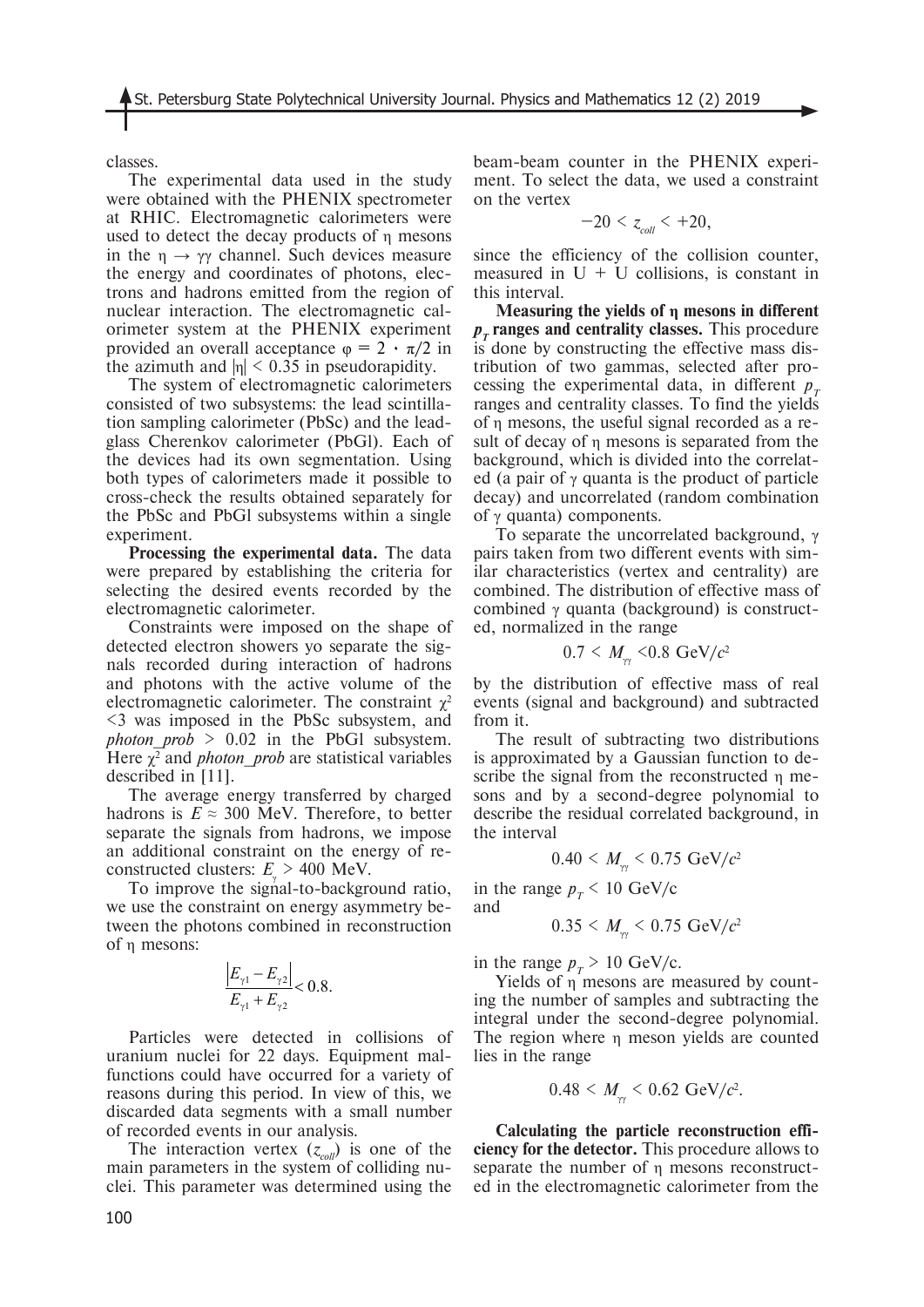number of η mesons in the active volume of the detector.

The reconstruction efficiency is found by simulating the passage of η mesons in the PHENIX spectrometer by the Monte Carlo method. The specialized PISA package implemented in GEANT-3 [11] is used for this simulation.

The reconstruction efficiency is calculated as the ratio of the number of particles reconstructed during simulation to the initial number of particles.

**Measuring the invariant spectra of** η **meson**  production in collisions of U + U nuclei at  $\sqrt{s_{NN}}$ **= 192 GeV in different** p*T* **ranges and centrality classes.** The following formula is used for these measurements:

$$
I_{\eta}(p_T) = dN_{AA}(p_T) =
$$
  
= 
$$
\frac{1}{2\pi p_T} \frac{N_{\eta}(p_T)}{N_{event} \Delta p_T \varepsilon_{rec.ef}(p_T)},
$$
 (1)

where  $N_{\eta}$  is the yield of neutral  $\eta$  mesons;  $\varepsilon_{\text{rec},\text{ef}}$  is the reconstruction efficiency;  $N_{\text{event}}$  is the number of events analyzed.

Invariant spectra of particle production are measured in different centrality classes.

**Assessing the systematic measurement errors.**  This is done by varying different parameters (energy scale, energy resolution, weighting factors, parameters of detected particles, boundaries of detected γ clusters, conversion, geometry of the experimental setup and model) used to measure the yields of η mesons.

Statistical and systematic errors of nuclear modification factors are calculated as the sum of the squares of statistical and systematic errors of the numerator and denominator of formula (1).

**Measuring the nuclear modification factors of** *n* **mesons in U + U collisions at**  $\sqrt{s_{NN}} = 192 \text{ GeV}$ **in different**  $p<sub>T</sub>$  **ranges** and **centrality classes**. The following formula is used for this purpose:

$$
R_{AA} = \frac{1}{\langle N_{coll} \rangle} \frac{dN_{AA}}{dN_{pp}},
$$
 (2)

where  $dN_{AA}$ ,  $dN_{pp}$  are hadron yields in  $(A + A)$ and proton  $(p + p)$  collisions, respectively, in a given range of transverse momenta;  $\langle N_{\text{col}} \rangle$  is the average number of inelastic nucleon-nucleon collisions.

The value of  $\langle N_{col} \rangle$  is found by Monte Carlo simulation based on the Glauber theory taking into account the geometry of colliding nuclei. Normalization to this number is based on the assumption that hadrons are produced in elementary parton-parton interactions.

To study collective effects (effects of the final and initial states of nuclear matter) in the system of colliding nuclei, we used nuclear modification factors  $\overline{R}_{A_1}$ . If  $R_{A_1} = 1$ , then there are no collective effects in the system of colliding nuclei. If  $R_{AA}$  is different from unity, this points to either suppressed or excessive particle yield.

#### **Results and discussion**

Fig. 1 shows invariant spectra of η mesons production measured in collisions of uranium nuclei (U + U) at  $\sqrt{s_{NN}}$  = 192 GeV depending on the transverse momentum for different centrality classes.

The spectra were measured in a wide range of transverse momenta in central collisions (up to 14 GeV/*с*). There were limitations to measuring the production spectra in the region of low transverse momenta due to small capacity of the detector setup. The limitations in the region of high momenta were due to insufficient statistical data.





$$
\sqrt{s_{NN}} = 192 \text{ GeV}.
$$

The vertical bars and the horizontal grey rectangles on the points here and below correspond to statistical and systematic measurement error, respectively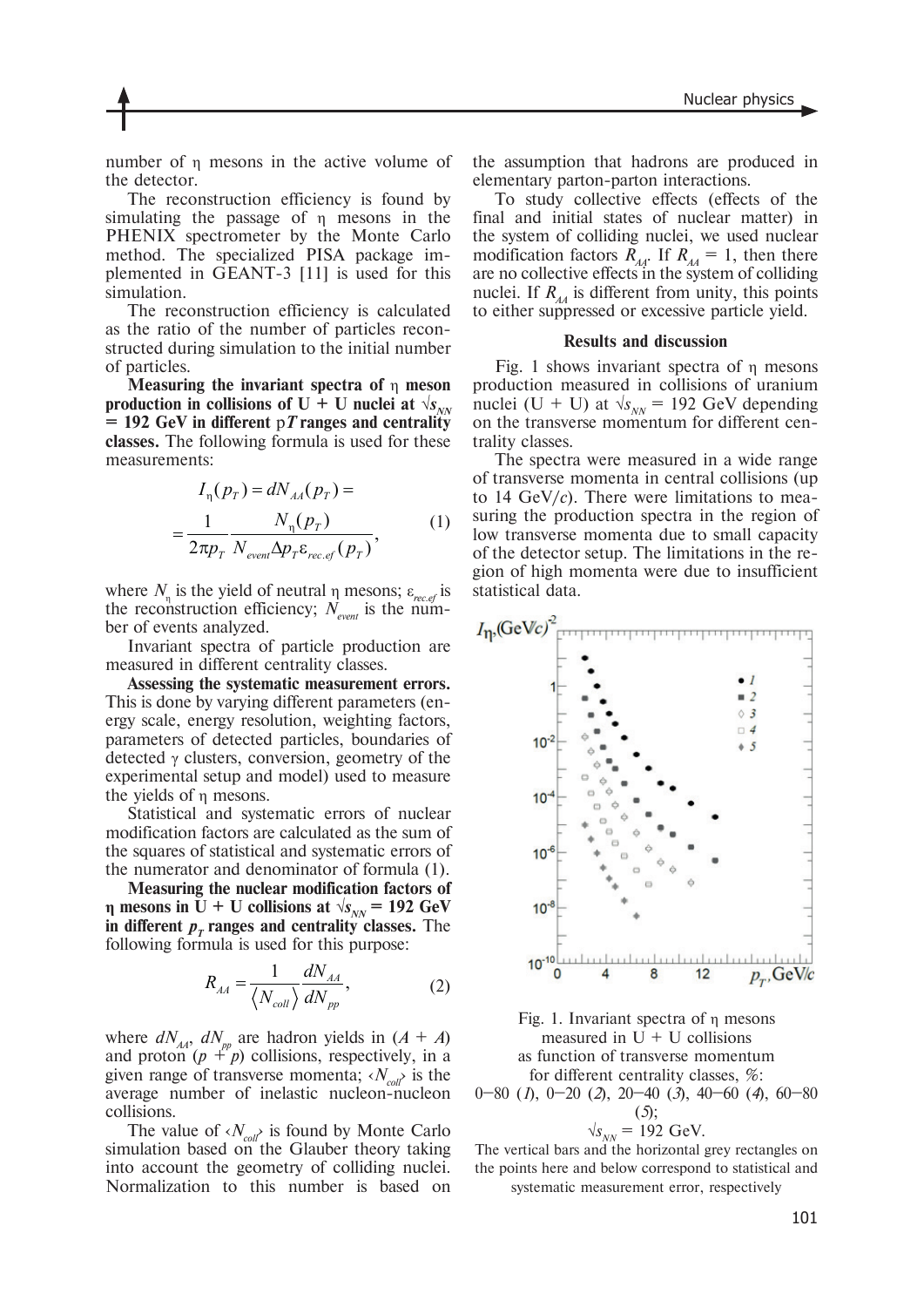Fig. 2 shows a comparison of nuclear modification factors of η mesons measured in collisions of uranium  $(U + U)$  and gold  $(Au + Au)$ nuclei [12, 13] at energies  $\sqrt{s_{NN}}$  = 192 and 200 GeV, respectively, with close values of  $N_{\text{col}}$ (see Table). The nuclear modification factors of η mesons (see Fig. 2) were calculated by formula (2) using two different sets of average number  $N_{coll}$  of nucleon-nucleon collisions in different centrality classes in  $U + U$  collisions

at  $\sqrt{s_{NN}}$  = 192 GeV. Two sets of  $N_{coll}$  are used because of uneven distribution of nucleons in spherically asymmetric uranium nuclei.

The nuclear modification factors measured in collisions of uranium and gold nuclei at  $\sqrt{s_{NN}}$  = 192 and 200 GeV, respectively, coincide for high values of  $N_{coll}$ , which indicates that the jet quenching effect does not depend on the geometric shape of colliding nuclei.

The nuclear modification factors obtained in

# Table

| Centrality, %                 | $N_{\textit{coll}}$ | Fig. $2$       |
|-------------------------------|---------------------|----------------|
| Au + Au (set 1), 200 GeV      |                     |                |
| $0 - 5$                       | $1065.4105.3\pm$    | a)             |
| $20 - 40$                     | 300.832.6±          | b)             |
| $40 - 50$                     | $120.313.7\pm$      | c)             |
| $60 - 92$                     | $17.13.9\pm$        | $\overline{d}$ |
| Au + Au (set 2), 200 GeV      |                     |                |
| $0 - 10$                      | $967.392.9 \pm$     | a)             |
| $60 - 92$                     | $17.23.5\pm$        | $\overline{d}$ |
| $U + U$ (variant I), 192 GeV  |                     |                |
| $0 - 20$                      | $934.597.5\pm$      | a)             |
| $20 - 40$                     | $335.033.0 \pm$     | b)             |
| $40 - 60$                     | 95.913.0±           | c)             |
| $60 - 80$                     | $17.53.8\pm$        | $\overline{d}$ |
| $U + U$ (variant II), 192 GeV |                     |                |
| $0 - 20$                      | 999.0114.0±         | a)             |
| $20 - 40$                     | 375.045.0 $\pm$     | b)             |
| $40 - 60$                     | $110.014.6\pm$      | c)             |
| $60 - 80$                     | $19.74.4 \pm$       | $\overline{d}$ |

## **Number of collisions** *Ncoll* **as function of centrality for different types of interactions (see Fig. 2)**

**Note.** Different variants possible for collisions of uranium nuclei are due to different degrees of deformation of uranium nuclei in calculations of the nucleon number  $N_{coll}$  in the Glauber model [12, 13].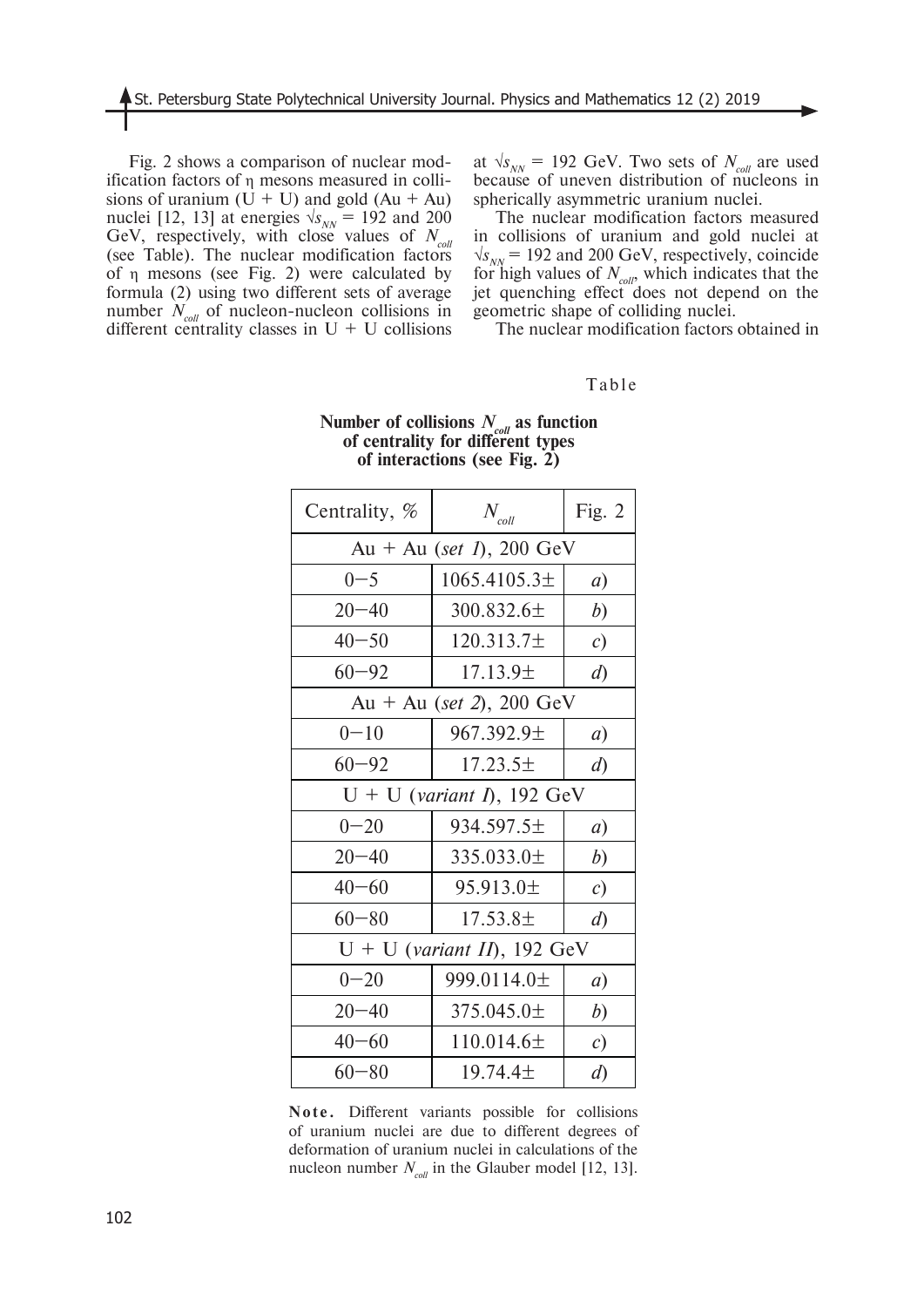

Fig. 3. Nuclear modification factor  $R_{A}$  as function of transverse momentum  $p_T$ for π<sup>0</sup> mesons (squares) and η mesons (circles) in  $(U + U)$  interactions with energies of 192 and 200 GeV, respectively, for different centrality classes, %: 0–20 (*a*), 20–40 (*b*), 40–60 (*c*), 60–80 (*d*). Rectangles over the dashed lines indicate the systematic error for  $N_{\text{coll}}$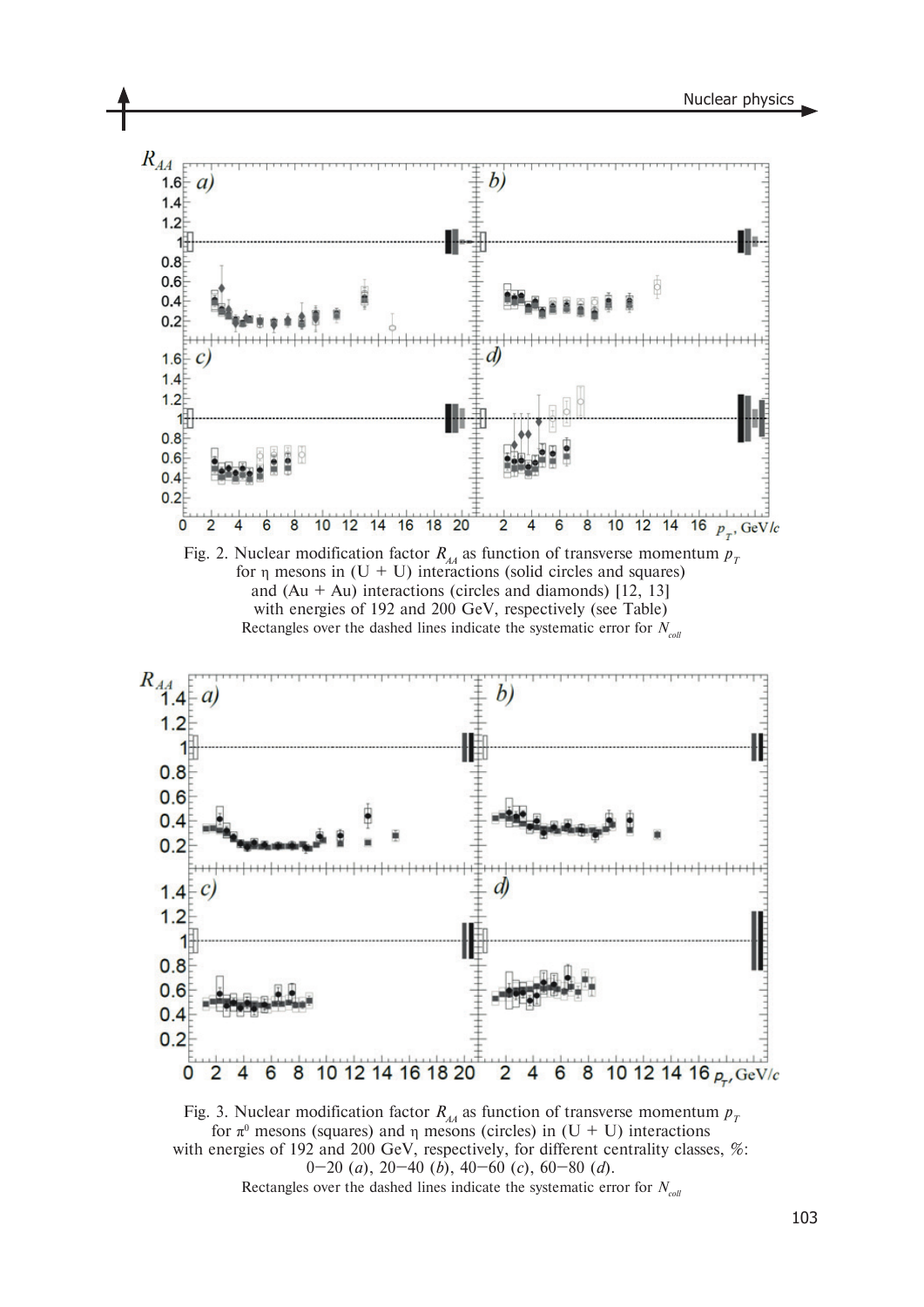

Fig. 4. Ratios for  $\eta$  meson production spectra to  $\pi$ <sup>0</sup> meson production spectra measured in U + U collisions at  $\sqrt{s_{NN}}$  = 192 GeV as function of transverse momentum for different centrality classes, %: 0–80 (*1*), 0–20 (*2*), 20–40 (*3*), 40–60 (*4*), 60–80 (*5*)

collisions of uranium and gold nuclei at  $\sqrt{s_{NN}}$  = 192 and 200 GeV, respectively, are somewhat different for small values of  $N_{coll}$ ; however, the given quantities cannot be clearly separated due to large systematic error.

Fig. 3 shows a comparison of nuclear modification factors for  $\pi^0$  and  $\eta$  mesons measured in collisions of uranium nuclei (U + U) at  $\sqrt{s_{NN}}$  = 192 GeV, in different centrality classes. Evidently, these values coincide within systematic and statistical error in the entire range of transverse momenta and in all centrality classes.

Ultimately, the behavior of the ratios of  $\eta/\pi^0$ spectra measured in collisions of uranium nuclei at  $\sqrt{s_{NN}}$  = 192 GeV (Fig. 4) does not depend on centrality and transverse momentum within the systematic error.

#### **Conclusion**

Invariant spectra of η mesons have been measured in this study in five classes of centrality and nuclear modification factors of η mesons have been measured in four classes of centrality depending on the transverse momentum at an energy of  $\sqrt{s_{NN}}$  = 192 GeV in pair collisions of uranium nuclei  $(U + U)$ .

Coinciding nuclear modification factors of

η mesons have been obtained for colliding uranium  $(U + U)$  and gold  $(Au + Au)$  systems with equal average numbers of inelastic nucleon-nucleon collisions in the region of high transverse momenta for central and semi-central collisions, which indicates that the effects of the final state do not depend on the geometric properties of the colliding nuclei.

We have established that the yields of η mesons in peripheral collisions of uranium (U + U) at  $\sqrt{s_{NN}}$  = 192 GeV were suppressed more strongly than in collisions of gold (Au + Au) at  $\sqrt{s_{NN}}$  = 200 GeV, but it proved impossible to clearly separate the obtained values due to large systematic and statistical error.

Analyzing the data for the ratios of  $\eta/\pi^0$ spectra and comparing the nuclear modification factors of  $\pi^0$  and  $\eta$  mesons, we have found that fragmentation of hard partons does not depend on the mass and composition of  $\pi^0$  and η meson quarks produced in pair collisions of uranium nuclei at  $\sqrt{s_{NN}}$  = 192 GeV.

The results of this study were obtained within the framework of State Task of the Ministry of Education and Science of Russian Federation 3.1498.2017/4.6.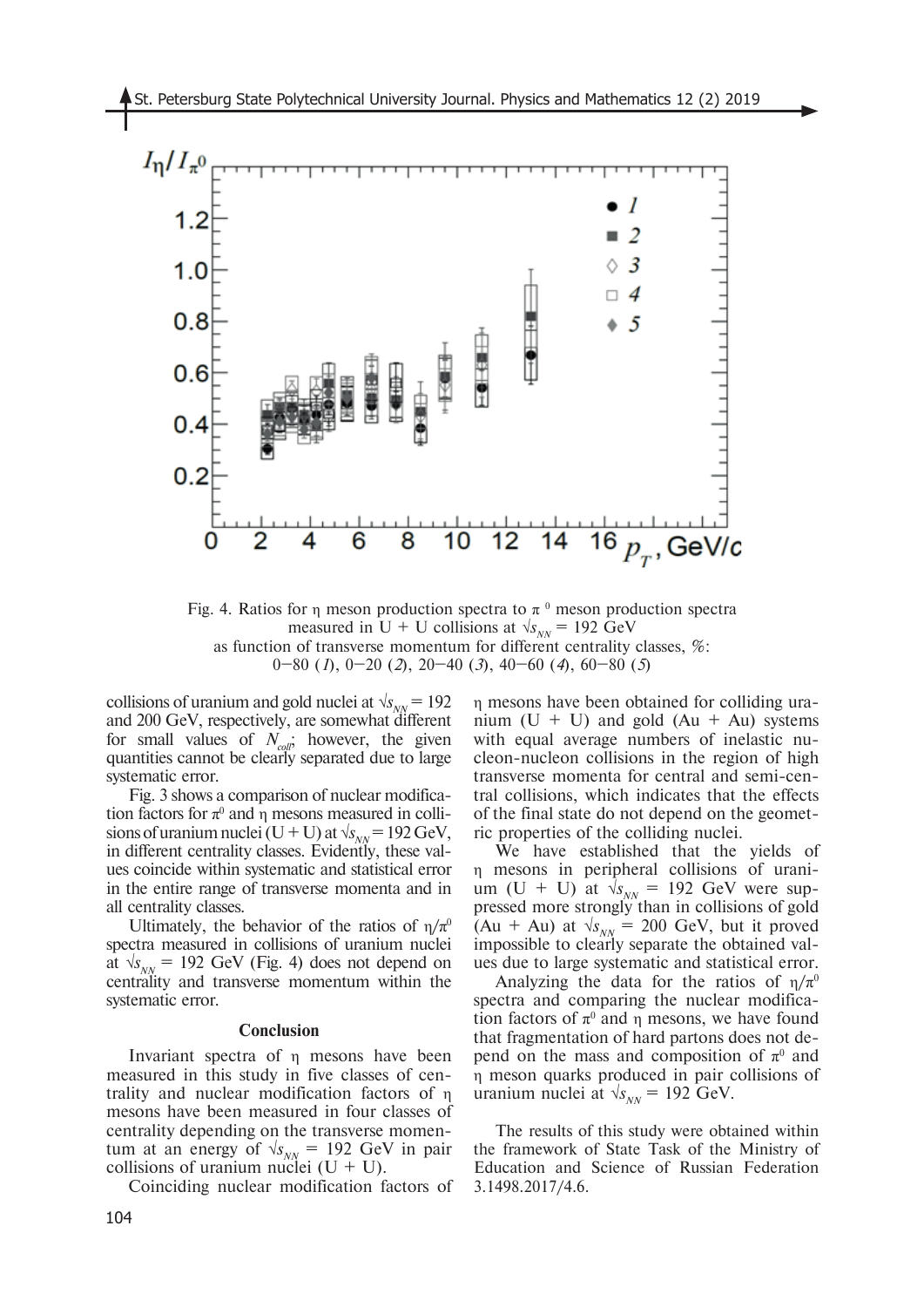# **REFERENCES**

1. **Greutz M.,** Gauge fixing, the transfer matrix, and confinement on a lattice, Phys. Rev. D. 15 (4) (1977) 1128–1136.

2. **Wilson K.G.,** Confinement of quarks, Phys. Rev. D. 10 (8) (1974) 2445–2459.

3. **Wilson K.G., Walhout T.S., Harindranath A., et al.,** Nonperturbative QCD: A weak-coupling treatment on the light front, Phys. Rev. D. 49 (12) (1994) 6720–6766.

4. **Laermann E., Philipsen O.,** The status of lattice QCD at finite temperature, Annual Review of Nuclear and Particle Science. 53 (2003) 163–198.

5. **Adcox K., Adler S.S., Afanasiev S., et al.,** Formation of dense partonic matter in relativistic nucleus-nucleus collisions at RHIC: experimental evaluation by the PHENIX collaboration, Nucl. Phys. A. 757 (1–2) (2005) 184–283.

6. **Karsch F.,** Lattice QCD at high temperature and density, In: Lectures on quark matter, W. Plessas, L. Mathelitsch (Eds), Lecture Notes in Physics, Berlin: Springer. 582 (2002) 209–249.

7. **Collins J.C.,** Superdense matter: neutrons or asymptotically free quarks? Phys. Rev. Lett. 34 (21) (1975) 1353–1356.

8. **Rajagopal** K.**,** The phases of QCD in heavy ion

collisions and compact stars, AIP Conference Proceedings. 549 (1) (2000) 95–119.

9. **Berdnikov A.Ya., Berdnikov Ya.A., Zharko S.V., et al.,** Experimental study of pion production in  $U + U$  interactions at 192 GeV, Bulletin of the Russian Academy of Sciences: Physics. 82 (10) (2018) 1262–1265.

10. **Iordanova A.,** U+U and Cu+Au results from PHENIX , Journal of Physics: Conference Series. 458 (2013) 012004.

11. **Adler S.S., Chujo T., Desmond E.J., et al.,** PHENIX on-line and off-line computing, Nuclear Instruments and Methods in Physics Research, Section A: Accelerators, Spectrometers, Detectors and Associated Equipment. 499 (2/3) (2003) 593–602.

12. **Adler** S.S.**, et al. (PHENIX Collaboration),**  High transverse momentum η meson production in  $p + p$ ,  $d + Au$  and Au + Au collisions at  $\sqrt{s_{NN}}$  = 200 GeV, Phys. Rev. C. 75 (2) (2007) 024909.

13. **Adare A., et al. (PHENIX Collaboration),** Transverse momentum dependence of η meson suppression in Au+Au collisions at  $\sqrt{s_{NN}}$  = 200 GeV, Phys. Rev. C. 82 (1) (2010) 011902.

*Received 04.02.2019, accepted 11.03.2019.*

# **THE AUTHORS**

## **RADZEVICH Pavel V.**

*Peter the Great St. Petersburg Polytechnic University* 29 Politechnicheskaya St., St. Petersburg, 195251, Russian Federation radzevichp@gmail.com

# **BERDNIKOV Alexandr Ya.**

*Peter the Great St. Petersburg Polytechnic University* 29 Politechnicheskaya St., St. Petersburg, 195251, Russian Federation alexber@phmf.spbstu.ru

## **BERDNIKOV Yaroslav A.**

*Peter the Great St. Petersburg Polytechnic University* 29 Politechnicheskaya St., St. Petersburg, 195251, Russian Federation berdnikov@spbstu.ru

#### **KOTOV Dmitry O.**

*Peter the Great St. Petersburg Polytechnic University* 29 Politechnicheskaya St., St. Petersburg, 195251, Russian Federation dmitriy.kotov@gmail.com

#### **ZHARKO Sergei V.**

*Peter the Great St. Petersburg Polytechnic University* 29 Politechnicheskaya St., St. Petersburg, 195251, Russian Federation zharkosergey94@gmail.com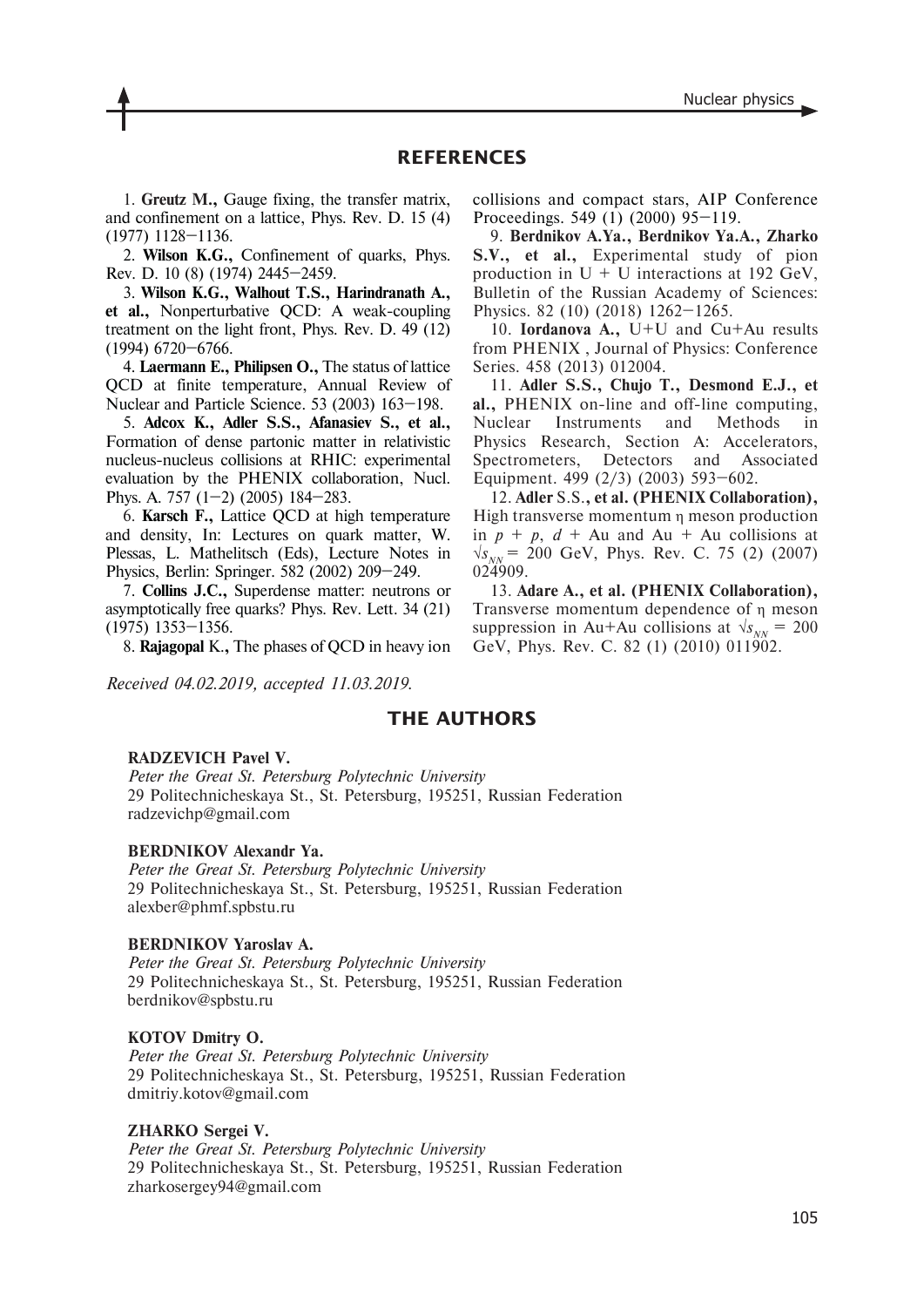# **СПИСОК ЛИТЕРАТУРЫ**

1. **Greutz M.** Gauge fixing, the transfer matrix, and confinement on a lattice // Phys. Rev. D. 1977. Vol. 15. No. 4. Pp. 1128–1136.

2. **Wilson K.G.** Confinement of quarks // Phys. Rev. D. 1974. Vol. 10. No. 8. Pp. 2445–2459.

3. **Wilson K.G., Walhout T.S., Harindranath A., Zhang W.-M., Perry R.J., Głazek D.S.**  Nonperturbative QCD: A weak-coupling treatment on the light front // Phys. Rev. D. 1994. Vol. 49. No. 12. Pp. 6720–6766.

4. **Laermann E., Philipsen O.** The status of lattice QCD at finite temperature // Annual Review of Nuclear and Particle Science. 2003. Vol. 53. Pp. 163––198.

5. **Adcox K., Adler S.S., Afanasiev S., et al.**  Formation of dense partonic matter in relativistic nucleus-nucleus collisions at RHIC: experimental evaluation by the PHENIX Collaboration // Nucl. Phys. A. 2005. Vol. 757. No. 1–2. Pp. 184–283.

6. **Karsch F.** Lattice QCD at high temperature and density // Lectures on quark matter. Plessas W., Mathelitsch L. (Eds). Lecture Notes in Physics. 2002. Vol. 583. Berlin: Springer. Pp. 209–249.

7. **Collins J.C.** Superdense matter: neutrons or asymptotically free quarks? // Phys. Rev. Lett. 1975. Vol. 34. No. 21. Pp. 1353–1356.

8. **Rajagopal K.** The phases of QCD in heavy ion

collisions and compact stars // AIP Conference Proceedings. 2000. Vol. 549. No. 1. Pp. 95–119.

9. **Бердников А.Я., Бердников Я.А., Жарко**  С.В., Котов Д.О., Радзевич П.В. Эксперименн тальные исследования рождения π-мезонов в U+U-взаимодействиях при энергии 192 Гэв // Известия РАН. Сер. физическая. 2018. Т. 82. № 10. С. 1391–1394.

10. **Iordanova A.** U+U and Cu+Au results from PHENIX // Journal of Physics: Conference Series. 2013. Vol. 458. P. 012004.

11. **Adler S.S., Chujo T., Desmond E.J., et al.** PHENIX on-line and off-line computing // Nuclear Instruments and Methods in Physics Research. Section A: Accelerators, Spectrometers, Detectors and Associated Equipment. 2003. Vol. 499. No. 2/3. Pp. 593–602.

12. **Adler S.S., et al.** (PHENIX Collaboration), High transverse momentum η meson production in  $p + p$ ,  $d + Au$  and Au + Au collisions at  $\sqrt{s_{NN}}$  $= 200$  GeV // Phys. Rev. C. 2007. Vol. 75. No. 2. P. 024909.

13. **Adare A., et al.** (PHENIX Collaboration), Transverse momentum dependence of η meson suppression in Au+Au collisions at  $\sqrt{s_{NN}}$  = 200 GeV // Phys. Rev. C. 2010. Vol. 82. No. 1. P. 011902.

*Статья поступила в редакцию 04.02.2019, принята к публикации 11.03.2019.*

# **СВЕДЕНИЯ ОБ АВТОРАХ**

**РАДЗЕВИЧ Павел Владиславович** – *аспирант кафедры экспериментальной ядерной физики Санкт-Петербургского политехнического университета Петра Великого.* 195251, Российская Федерация, г. Санкт-Петербург, Политехническая ул., 29

radzevichp@gmail.com

**БЕРДНИКОВ Александр Ярославич** – кандидат физико-математических наук, доцент кафее *дры экспериментальной ядерной физики Санкт-Петербургского политехнического университета Петра Великого.*

195251, Российская Федерация, г. Санкт-Петербург, Политехническая ул., 29 alexber@phmf.spbstu.ru

**БЕРДНИКОВ Ярослав Александрович** — доктор физико-математических наук, профессор, заа *ведующий кафедрой экспериментальной ядерной физики Санкт-Петербургского политехнического университета Петра Великого.*

195251, Российская Федерация, г. Санкт-Петербург, Политехническая ул., 29 berdnikov@spbstu.ru